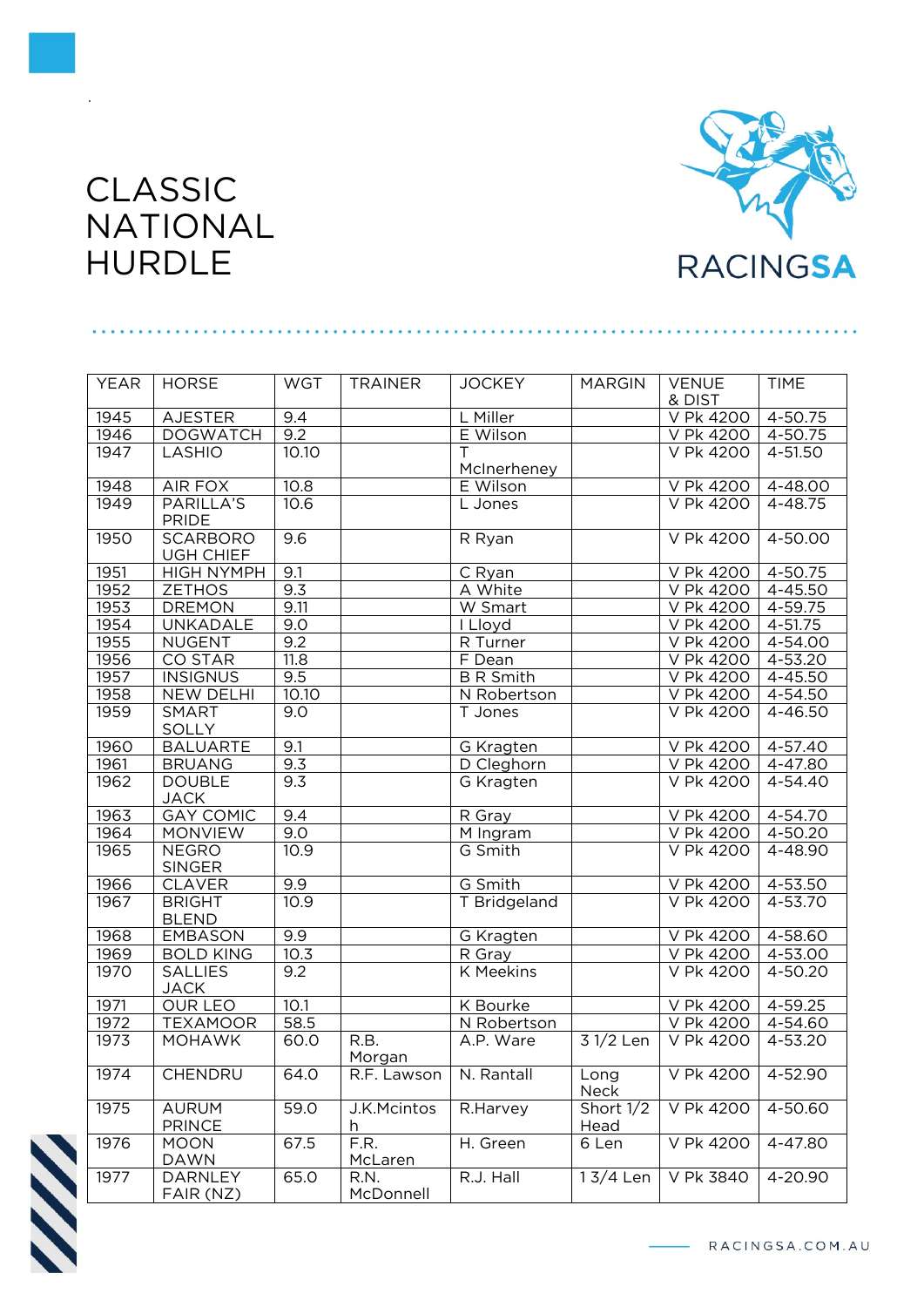| 1978 | LE FEVRE                               | 65.0 | L.J. Smith                | G.<br>Farquharson         | $\overline{2}$ Len     | V Pk 3840                       | 4-28.40      |
|------|----------------------------------------|------|---------------------------|---------------------------|------------------------|---------------------------------|--------------|
| 1979 | <b>LORD</b><br>ROCKY RED<br>(NZ)       | 60.5 | Rick Hore-<br>Lacey       | R. Challis                | $21/2$ Len             | V Pk 3840                       | 4-28.90      |
| 1980 | <b>SCARRED</b><br>SOVEREIGN            | 59.0 | R.B. Creek                | A.P. Ware                 | $3/4$ len              | V Pk 3840                       | 4-17.50      |
| 1981 | <b>TOEA LAD</b>                        | 62.5 | W.H.Swift                 | W.<br>Londregan           | 16 Len                 | V Pk 3840                       | 4-30.50      |
| 1982 | <b>EREMOPHILI</b><br>Α                 | 59.0 | Mrs. M.E.<br>McCormick    | G. Callender              | 5 Len                  | V Pk 3840                       | 4-31.80      |
| 1983 | <b>HIGHLAND</b><br><b>RANGER</b>       | 59.5 | J.F.<br>Paltridge         | L. Paltridge              | 11/4 Len               | V Pk 3840                       | 4-29.00      |
| 1984 | ZAMA LAD<br>(NZ)                       | 69.0 | A.J. Selfe                | N. Harnett                | 6 Len                  | V Pk 3840                       | 4-37.30      |
| 1985 | <b>HEAD FOR</b><br><b>SPACE</b>        | 63.0 | C.S. Hayes                | J. Cornell                | 9 Len                  | V Pk 3840                       | $4 - 18.10$  |
| 1986 | <b>ARLINGTON</b><br><b>ROAD</b>        | 62.0 | J.R. Stanton              | V. Dunlop                 | $2 \frac{3}{4}$<br>Len | V Pk 3840                       | 4-39.80      |
| 1987 | KANIHI (NZ)                            | 62.5 | E.V.<br>Musgrove          | <b>B.</b> Constable       | 4 Len                  | V Pk 3814                       | 4-38.60      |
| 1988 | MY COURT<br>JEWEL (NZ)                 | 65.0 | D.R.<br>Heather           | N. Harnett                | 14 Len                 | V Pk 3860                       | 4-35.80      |
| 1989 | <b>WANDERIN</b><br>G DUKE (NZ)         | 64.0 | C.S. Hayes                | R. Durden                 | 25 Len                 | V Pk 3860                       | $4 - 35.15$  |
| 1990 | CRESCENT<br><b>RAY</b>                 | 64.0 | S.V<br>Dunham             | Ρ.<br>Worthington         | $31/2$ Len             | V Pk 3860                       | 4.36.71      |
| 1991 | <b>MY COURT</b><br>JEWEL (NZ)          | 67.0 | D.R.<br>Heather           | <b>B. McDonald</b>        | 3 1/4 Len              | V Pk 3860                       | $4 - 35.17$  |
| 1992 | <b>NORMAL</b><br><b>JOHN</b>           | 61.0 | N.D. Arnold               | Willy Harnett             | 9 Len                  | V Pk 3903                       | 4-30.98      |
| 1993 | <b>BEST</b><br>ENDEAVOU<br>RS (NZ)     | 67.0 | Pat Hyland                | Jamie Evans               | 18 Len                 | V Pk 3860                       | 4-25.19      |
| 1994 | <b>CENTURY</b><br><b>MAGIC</b>         | 65.5 | Robert<br>Smerdon         | Jamie Evans               | 16 Len                 | V Pk 3900                       | $4 - 26.20$  |
| 1995 | <b>ALPHA</b><br>ANNE (NZ)              | 63.0 | Jim<br>Houlahan           | Adrian<br>Garraway        | 6 1/2 Len              | Chel 3450                       | 4-03.07      |
| 1996 | <b>DARK</b><br><b>ENERGY</b>           | 65.0 | Mrs H C<br>Gillian        | Nick Harnett              | 121/2<br>Len           | V Pk 3600                       | $4 - 13/66$  |
| 1997 | MAGIC VIEW<br>(NZ)                     | 62.0 | Michael<br>Moroney        | Tom Hazlett               |                        | 4 1/2 Len   V Pk 3600   4-10.70 | R            |
| 1998 | <b>KINGSTON</b><br><b>DREAM</b>        | 66.5 | Robbie<br>Laing           | Jason Evans               | $1/2$ Head             | V Pk 3600                       | 4-09.18      |
| 1999 | <b>TAYLOR'S</b><br>BRIDGE (NZ)         | 67.0 | Peter Hayes               | John Cornell              | $21/2$ Len             | Chel 3467                       | $4 - 00.14$  |
| 2000 | MR.<br><b>LIGHTFOOT</b>                | 66.0 | <b>Bev Girling</b>        | <b>Willy Harnett</b>      | 11/4 Len               | V Pk 3600                       | $4 - 14.90$  |
| 2001 | NOBLE JON<br>(NZ)                      | 62.0 | David<br><b>Brideoake</b> | Willy Harnett             | $3/4$ Len              | Chel 3474                       | $3 - 55.75$  |
| 2002 | <b>SUPER</b><br>COBRA (NZ)             | 61.0 | Eric<br>Musgrove          | <b>Brett Scott</b>        | 13/4 Len               | Chel 3450                       | 3-53.35      |
| 2003 | <b>LIQUID</b><br><b>LUNCH</b>          | 65.0 | Chris<br>Hyland           | <b>Brian</b><br>Constable | Nose                   | Morp<br>3500                    | 3-56.24      |
| 2004 | <b>KARASI</b><br>(IRE)                 | 69.0 | Eric<br>Musgrove          | <b>Brett Scott</b>        | Long<br>neck           | Morp<br>3520                    | $4 - 03.62$  |
| 2005 | <b>BRONTE</b><br><b>DANCER</b><br>(NZ) | 63.5 | Terry O'<br>Sullivan      | Nathan Dunn               | 21/4 Len               | Morp 3510                       | 4-05.36      |
| 2006 | <b>FOREIGN</b><br>SCANDAL              | 62.0 | David<br><b>Brideoake</b> | Adam<br>Trinder           | $1/2$ head             | Chel 3480                       | 3-53.02<br>R |
| 2007 | <b>FRENZILIAN</b>                      | 63.5 | Heather<br>Frew           | Tommy<br>Logan            | 6 3/ <sub>4</sub> len  | V Pk 3460                       | 4-01.47      |
| 2008 | <b>SOLITAS</b>                         | 62.5 | Michael<br>O'Leary        | Steven<br>Pateman         | Nose                   | Morp<br>3500                    | 4-05.29      |